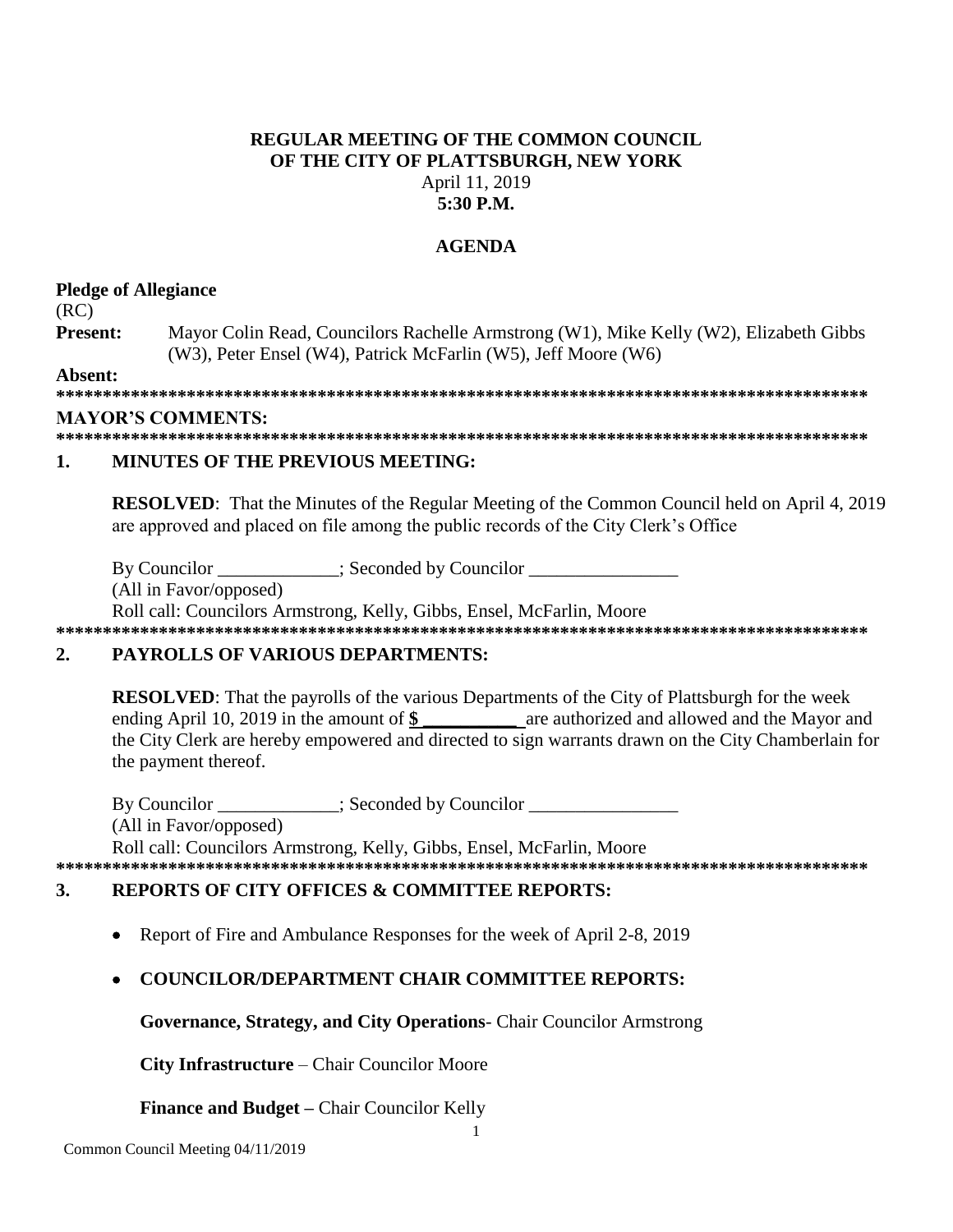**Public Safety – Chair Councilor Gibbs** 

# **Plattsburgh Public Library – Chair Councilor Ensel**

**MLD - MLD Board President Councilor McFarlin** 

**RESOLVED:** That the reports as listed are hereby ordered received and any written reports are placed on file among the public records of the City Clerk's Office.

By Councilor ; Seconded by Councilor (All in Favor/opposed) Roll call: Councilors Armstrong, Kelly, Gibbs, Ensel, McFarlin, Moore 

#### **CORRESPONDENCE OR RECOMMENDATIONS FROM BOARDS:** 4. **None**

### $\sqrt{2}$ **AUDIT OF CLAIMS:**

**RESOLVED:** That the bills Audited by the Common Council for the week ending April 12, 2019 in the are authorized and allowed and the Mayor and City Clerk are hereby amount of \$ authorized and directed to sign warrants drawn on the City Chamberlain for the payment thereof.

By Councilor \_\_\_\_\_\_\_\_\_\_\_\_\_; Seconded by Councilor \_\_\_\_\_\_\_\_\_\_\_\_\_\_\_\_\_\_\_\_\_\_\_\_\_\_\_\_\_\_ (All in Favor/opposed) Roll call: Councilors Armstrong, Kelly, Gibbs, Ensel, McFarlin, Moore 

#### PERSONS ADDRESSING COUNCIL ON AGENDA ITEMS ONLY: 6.

#### 7. **OTHER ITEMS:**

# A. COMPENSATION AND BENEFIT POLICY FOR LEVEL IV MANAGERS OF THE CITY OF PLATTSBURGH

This Compensation and Benefit Policy for Managers shall replace and supersede all prior resolutions, policies, procedures, salary schedules, promises and agreements containing the terms and conditions of employment of Managers who were hired by the City on or after April 11, 2019 (hereafter referred to as "Level IV Managers"). No City representative shall have the authority to offer any Level IV Manager any benefit not consistent with this policy. This policy may be modified or revoked at any time.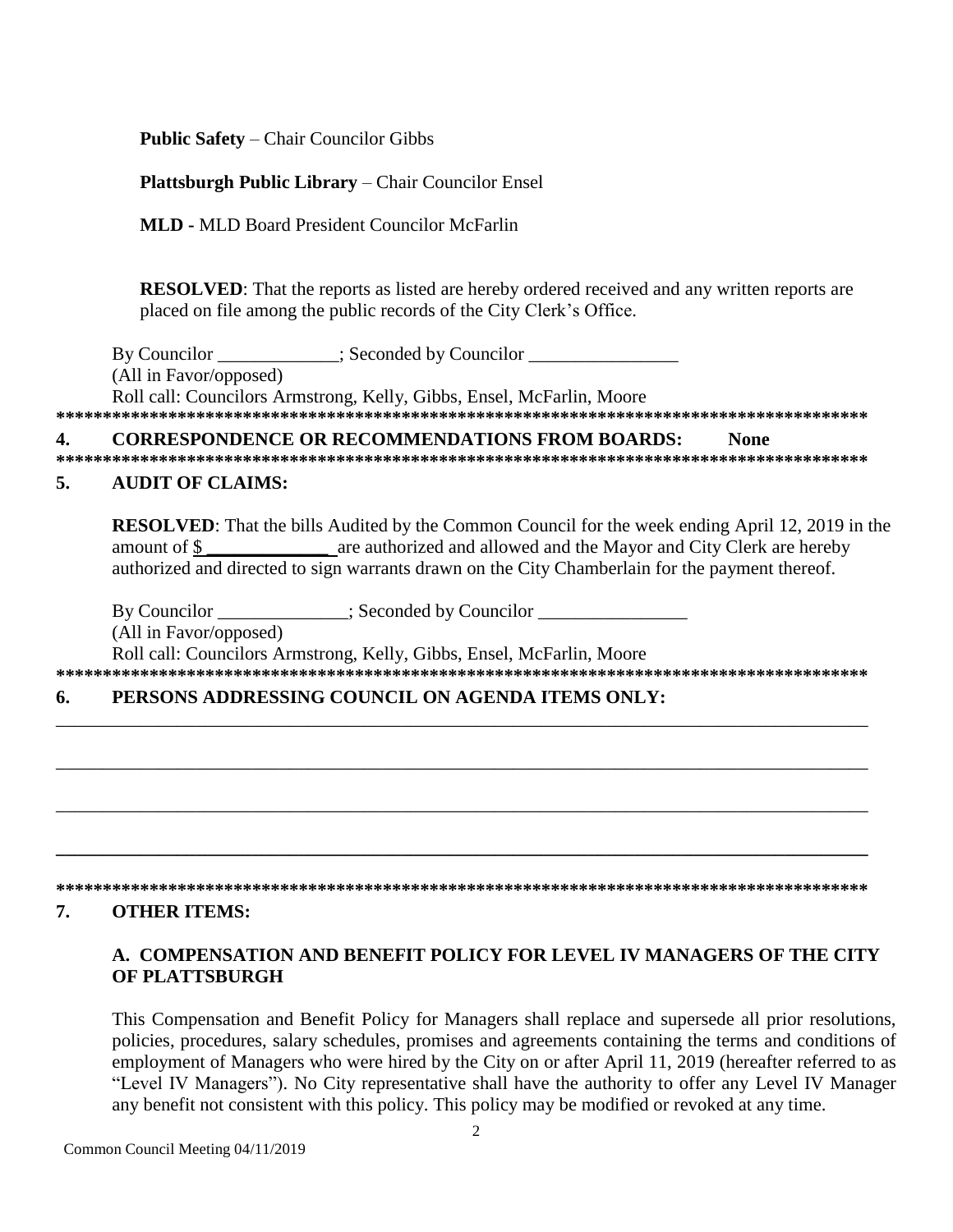# APLICATION OF THIS POLICY

This Compensation and Benefit Policy for Level IV Managers shall apply to all full time employees of the City of Plattsburgh occupying titles not represented by a recognized or certified employee organization as that term is defined in NYS Civil Service Law Article 14, but only where such Managers were hired as "managers" by the City on or after April 11, 2019. Such persons are referred to herein as "Level IV Managers." This Compensation and Benefit Policy shall not apply to part time, seasonal and temporary employees or elected officials or any Manager hired prior to April 11, 2019.

### WAGES

There shall be no salary schedule for Level IV Managers and the salary of each Level IV Manager shall be set by the City every year. At the time of a hire of a Level IV Manager, the Mayor shall recommend a specific salary which must be confirmed by the Common Council. Annually, the Mayor shall recommend a salary for each Manager for the following year in his proposed budget. The Common Council shall set the salary of each Manager as part of the budget approval process. There shall be no salary schedule for Level IV Managers and Level IV Managers shall not receive any longevity payments.

### OTHER BENEFITS

Other than the Wages section described above, Level IV Managers shall receive the same benefits currently provided to "Level III" Managers as described in the Resolution of the Common Council approved on or about November 29, 2019, including any amendments thereto.

### EFFECTIVE DATES

This policy shall be effective immediately for any person who begins serving as a Manager on or after April 11, 2019.

By Councilor \_\_\_\_\_\_\_\_\_\_; Seconded by Councilor \_\_\_\_\_\_\_\_\_\_\_\_\_\_\_\_\_\_\_\_\_\_\_\_\_\_\_\_\_\_\_\_\_

Discussion:

Roll call: Councilors Armstrong, Kelly, Gibbs, Ensel, McFarlin, Moore

**ACTION TAKEN:** Adopted Defeated Withdrawn Tabled Follow up Action:

**\*\*\*\*\*\*\*\*\*\*\*\*\*\*\*\*\*\*\*\*\*\*\*\*\*\*\*\*\*\*\*\*\*\*\*\*\*\*\*\*\*\*\*\*\*\*\*\*\*\*\*\*\*\*\*\*\*\*\*\*\*\*\*\*\*\*\*\*\*\*\*\*\*\*\*\*\*\*\*\*\*\*\*\*\*\*\*\*\*\***

**B. RESOLVED:** In accordance with the request therefore the Common Council approves request from Aviation Technical Support LLC Restoration group to remove trees in the Clyde A Lewis Memorial Park near the USAF Aircraft static display. There will be no costs incurred by the City of Plattsburgh and a certificate of insurance will be required.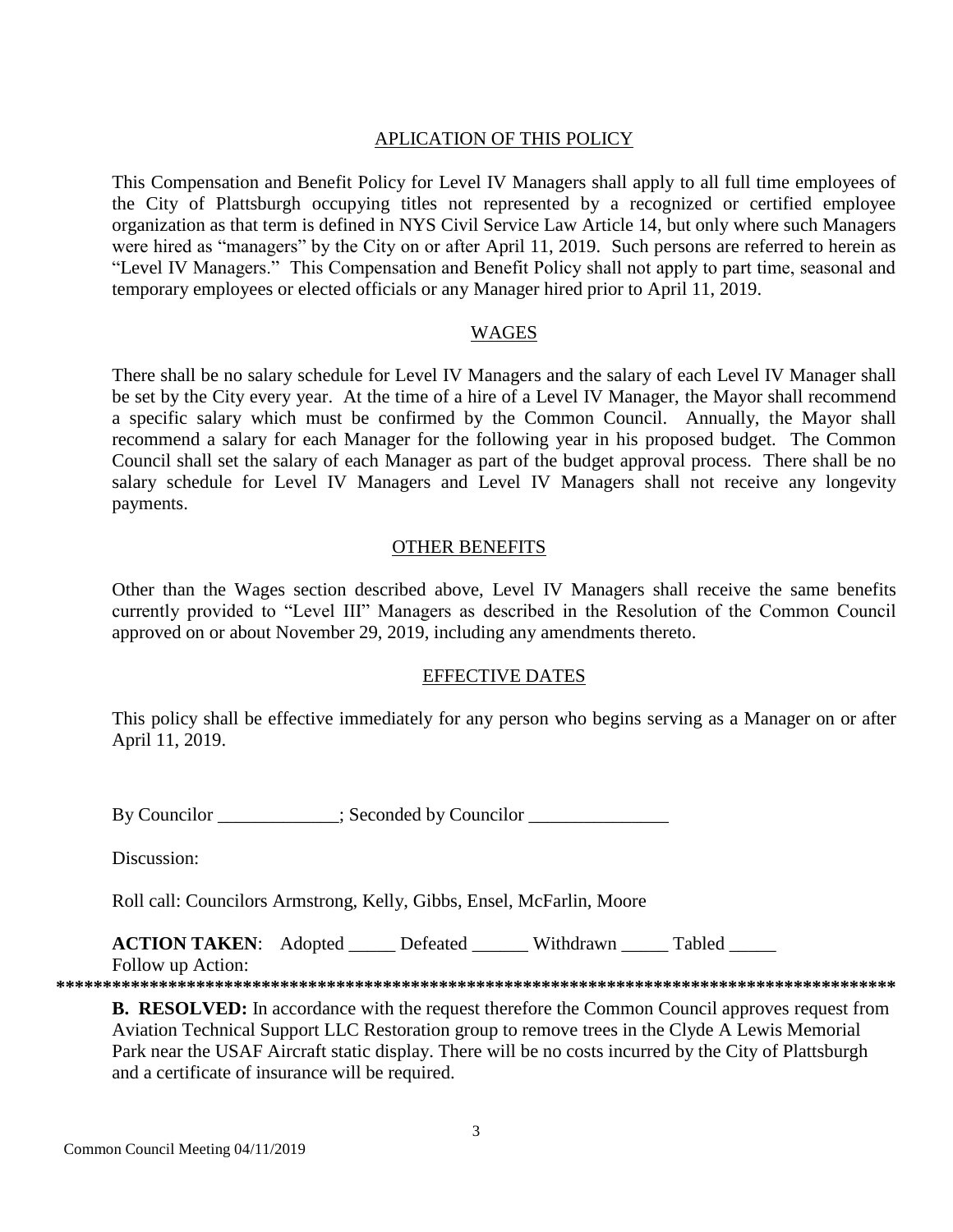|  | By Councilor ___________; Seconded by Councilor ________________________________                                                                                                                                                                                                                                                                                                                                                                                                                                                                                                                                                                                                                                                                                                                                                                                                       |  |  |  |                                                                                                                                                                                                             |  |  |
|--|----------------------------------------------------------------------------------------------------------------------------------------------------------------------------------------------------------------------------------------------------------------------------------------------------------------------------------------------------------------------------------------------------------------------------------------------------------------------------------------------------------------------------------------------------------------------------------------------------------------------------------------------------------------------------------------------------------------------------------------------------------------------------------------------------------------------------------------------------------------------------------------|--|--|--|-------------------------------------------------------------------------------------------------------------------------------------------------------------------------------------------------------------|--|--|
|  | Discussion:                                                                                                                                                                                                                                                                                                                                                                                                                                                                                                                                                                                                                                                                                                                                                                                                                                                                            |  |  |  |                                                                                                                                                                                                             |  |  |
|  | Roll call: Councilors Armstrong, Kelly, Gibbs, Ensel, McFarlin, Moore                                                                                                                                                                                                                                                                                                                                                                                                                                                                                                                                                                                                                                                                                                                                                                                                                  |  |  |  |                                                                                                                                                                                                             |  |  |
|  | <b>ACTION TAKEN:</b> Adopted _____ Defeated ______ Withdrawn _____ Tabled _____<br>Follow up Action:                                                                                                                                                                                                                                                                                                                                                                                                                                                                                                                                                                                                                                                                                                                                                                                   |  |  |  |                                                                                                                                                                                                             |  |  |
|  | <b>C. RESOLVED:</b> In accordance with the request therefore the Common Council approves an<br>Agreement between the New York State Office of Parks, Recreation, and Historic Preservation,<br>hereinafter referred to as "OPRHP," the New York State Department of Transportation, hereinafter<br>referred to as "NYSDOT" (OPRHP and NYSDOT are hereinafter collectively referred to as "State"),<br>and the City of Plattsburgh, New York hereinafter referred to as "Municipality" to enter into an<br>Agreement for the construction, ownership, and maintenance of the Empire State Trail ("Trail") work on<br>the Municipality's property. The entire text of the agreement has been distributed to and read by the<br>members of the Common Council, is hereby enacted without the reading thereof and a copy of said<br>agreement is made part of the minutes of this meeting. |  |  |  |                                                                                                                                                                                                             |  |  |
|  | By Councilor ___________; Seconded by Councilor _______________                                                                                                                                                                                                                                                                                                                                                                                                                                                                                                                                                                                                                                                                                                                                                                                                                        |  |  |  |                                                                                                                                                                                                             |  |  |
|  | Discussion:                                                                                                                                                                                                                                                                                                                                                                                                                                                                                                                                                                                                                                                                                                                                                                                                                                                                            |  |  |  |                                                                                                                                                                                                             |  |  |
|  | Roll call: Councilors Armstrong, Kelly, Gibbs, Ensel, McFarlin, Moore                                                                                                                                                                                                                                                                                                                                                                                                                                                                                                                                                                                                                                                                                                                                                                                                                  |  |  |  |                                                                                                                                                                                                             |  |  |
|  | <b>ACTION TAKEN:</b> Adopted _____ Defeated ______ Withdrawn _____ Tabled _____<br>Follow up Action:                                                                                                                                                                                                                                                                                                                                                                                                                                                                                                                                                                                                                                                                                                                                                                                   |  |  |  |                                                                                                                                                                                                             |  |  |
|  | <b>D. RESOLVED:</b> In accordance with the request therefore, the Common Council approves the request<br>from Clinton County Emergency Services and TRB Development to accept the private road names, as<br>set forth below, for 911 purposes only. The Developer will be responsible for the manufacture,<br>installation and maintenance of all signs and the subject roads will be private rights-of-way. The road<br>names are approved as follows: Lennox Way (Creek roadway side-existing building - North side of<br>property) and Edison Way (closest to the business Eyecare of the Adirondacks - South side of subject<br>property).                                                                                                                                                                                                                                         |  |  |  |                                                                                                                                                                                                             |  |  |
|  | By Councilor ___________; Seconded by Councilor _______________                                                                                                                                                                                                                                                                                                                                                                                                                                                                                                                                                                                                                                                                                                                                                                                                                        |  |  |  |                                                                                                                                                                                                             |  |  |
|  | Discussion:                                                                                                                                                                                                                                                                                                                                                                                                                                                                                                                                                                                                                                                                                                                                                                                                                                                                            |  |  |  |                                                                                                                                                                                                             |  |  |
|  | Roll call: Councilors Armstrong, Kelly, Gibbs, Ensel, McFarlin, Moore                                                                                                                                                                                                                                                                                                                                                                                                                                                                                                                                                                                                                                                                                                                                                                                                                  |  |  |  |                                                                                                                                                                                                             |  |  |
|  | <b>ACTION TAKEN:</b> Adopted ______ Defeated _______ Withdrawn _____ Tabled _____<br>Follow up Action:                                                                                                                                                                                                                                                                                                                                                                                                                                                                                                                                                                                                                                                                                                                                                                                 |  |  |  |                                                                                                                                                                                                             |  |  |
|  |                                                                                                                                                                                                                                                                                                                                                                                                                                                                                                                                                                                                                                                                                                                                                                                                                                                                                        |  |  |  | <b>E. RESOLVED:</b> In accordance with the request therefore the Common Council approves Aleka's<br>Restaurant LLC located at 103 Margaret Street to use two parking spaces in front of their establishment |  |  |

Common Council Meeting 04/11/2019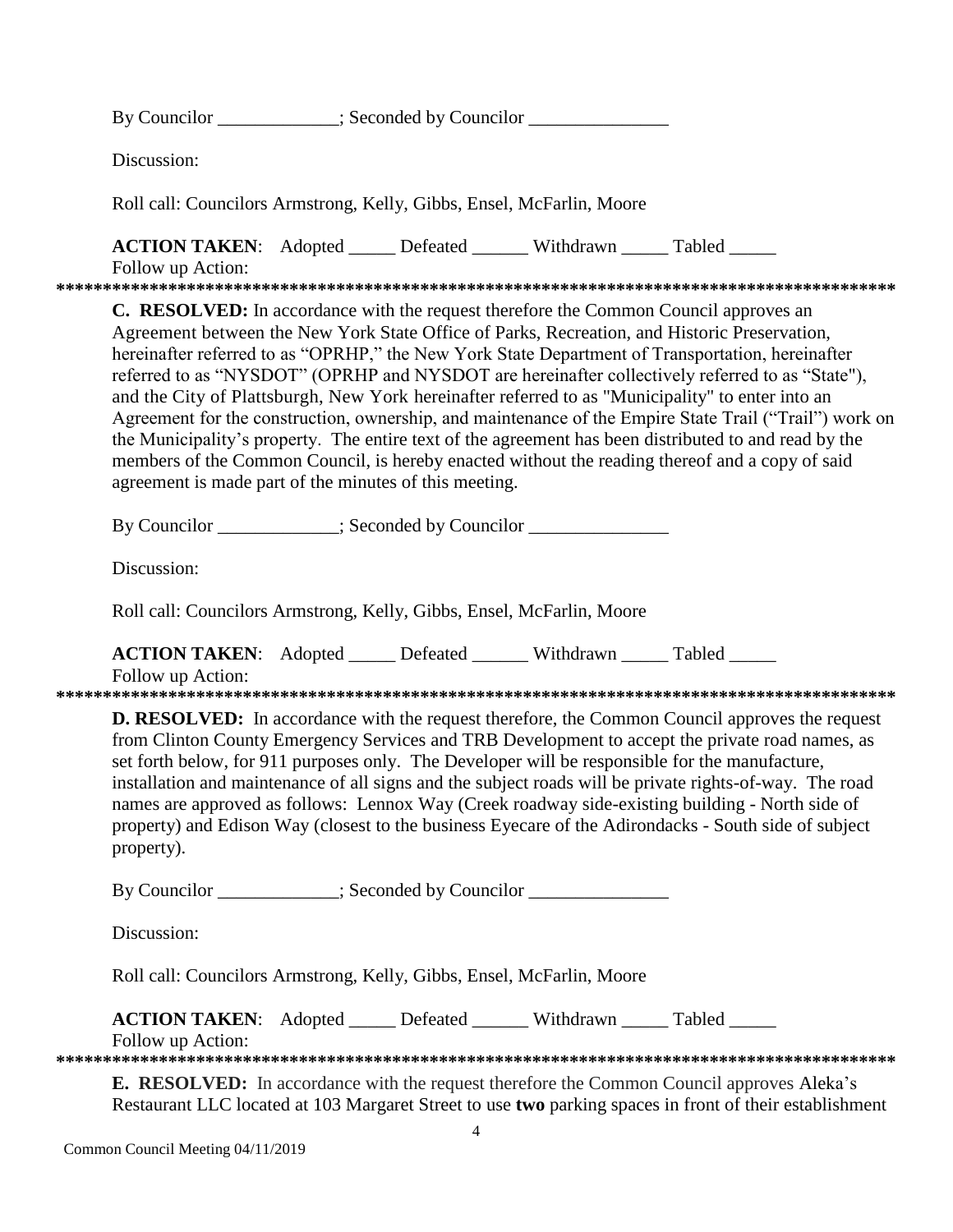for outdoor dining, seating subject to appropriate licensing by NYS Liquor authority, and subject to City permits issued by Building Inspector. All permits must be received prior to barrier placement.

The City is asked to permit the licensee to use concrete barricades with the City installing and removing at the beginning and end of the season. The City will be reimbursed for these services and the cost shall be determined by the Department of Public Works. The requested dates are May 1, 2019 – September 30, 2019.

By Councilor \_\_\_\_\_\_\_\_\_\_; Seconded by Councilor \_\_\_\_\_\_\_\_\_\_\_\_\_\_\_\_\_\_\_\_\_\_\_\_\_\_\_\_\_\_\_\_\_

Discussion:

Roll call: Councilors Armstrong, Kelly, Gibbs, Ensel, McFarlin, Moore

**ACTION TAKEN:** Adopted \_\_\_\_\_ Defeated \_\_\_\_\_\_ Withdrawn \_\_\_\_\_ Tabled \_\_\_\_\_

Follow up Action:

**\*\*\*\*\*\*\*\*\*\*\*\*\*\*\*\*\*\*\*\*\*\*\*\*\*\*\*\*\*\*\*\*\*\*\*\*\*\*\*\*\*\*\*\*\*\*\*\*\*\*\*\*\*\*\*\*\*\*\*\*\*\*\*\*\*\*\*\*\*\*\*\*\*\*\*\*\*\*\*\*\*\*\*\*\*\*\*\*\*\***

**F. RESOLVED:** In accordance with the request therefore the Common Council approves The Pepper located at 13 City Hall Place to use **two** parking spaces in front of their establishment for outdoor dining seating, subject to appropriate licensing by NYS Liquor authority, and subject to City permits issued by Building Inspector. All permits must be received prior to barrier placement.

The City is asked to permit the licensee to use concrete barricades. The requested dates are from May 1, 2019 – September 30, 2019.

By Councilor \_\_\_\_\_\_\_\_\_\_\_; Seconded by Councilor \_\_\_\_\_\_\_\_\_\_\_\_\_\_\_\_\_\_\_\_\_\_\_\_\_\_\_\_\_\_\_\_

Discussion:

Roll call: Councilors Armstrong, Kelly, Gibbs, Ensel, McFarlin, Moore

**ACTION TAKEN:** Adopted \_\_\_\_\_ Defeated \_\_\_\_\_ Withdrawn Tabled

Follow up Action:

**\*\*\*\*\*\*\*\*\*\*\*\*\*\*\*\*\*\*\*\*\*\*\*\*\*\*\*\*\*\*\*\*\*\*\*\*\*\*\*\*\*\*\*\*\*\*\*\*\*\*\*\*\*\*\*\*\*\*\*\*\*\*\*\*\*\*\*\*\*\*\*\*\*\*\*\*\*\*\*\*\*\*\*\*\*\*\*\*\*\***

**G. RESOLVED:** In accordance with the request therefore the Common Council approves Hobie's Sports Den located at 68 Margaret Street to use **two** parking spaces in front of their establishment for outdoor dining seating, subject to appropriate licensing by NYS Liquor authority, and subject to City permits issued by Building Inspector. All permits must be received prior to barrier placement.

The owners will contact Concrete Supply or similar and are prepared to purchase concrete barriers. The City is asked to permit the licensee to use concrete barricades with the City installing and removing at the beginning and end of the season. The City will be reimbursed for these services and the cost shall be determined by the Department of Public Works. The requested dates are from May 1, 2019 – September 30, 2019.

By Councilor \_\_\_\_\_\_\_\_\_\_\_; Seconded by Councilor \_\_\_\_\_\_\_\_\_\_\_\_\_\_\_\_\_\_\_\_\_\_\_\_\_\_\_\_\_\_\_\_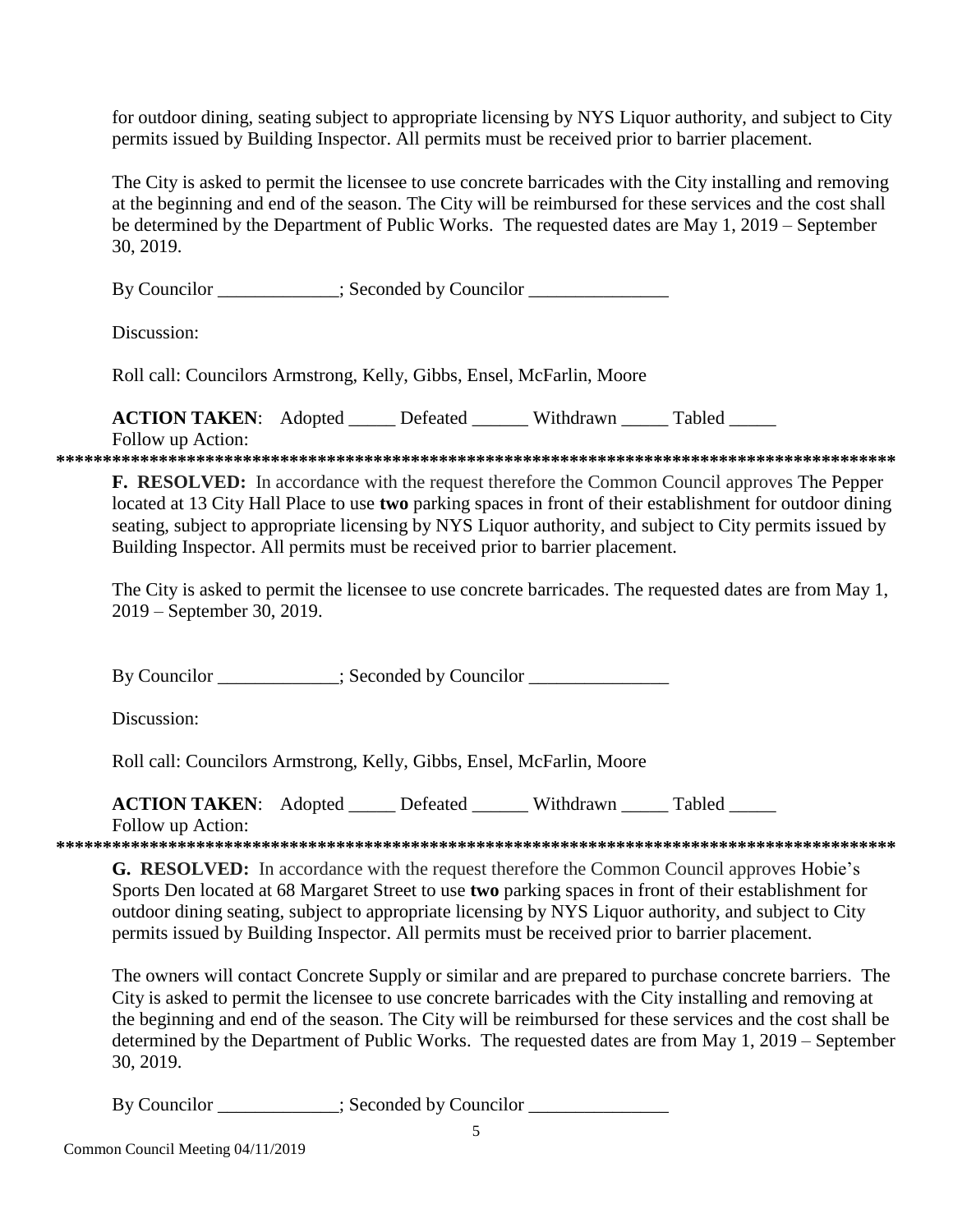Discussion:

Roll call: Councilors Armstrong, Kelly, Gibbs, Ensel, McFarlin, Moore

**ACTION TAKEN:** Adopted Lefeated Withdrawn Tabled Follow up Action: 

**H. RESOLVED:** In accordance with the request therefore the Common Council approves Irises Café & Wine Bar located at 20-22 City Hall Place to use **four** parking spaces in front of their establishment for outdoor dining seating, subject to appropriate licensing by NYS Liquor authority, and subject to City permits issued by Building Inspector. All permits must be received prior to barrier placement.

The City is asked to permit the licensee to use concrete barricades with the City installing and removing at the beginning and end of the season. The City will be reimbursed for these services and the cost shall be determined by the Department of Public Works. The requested dates are from May 1, 2019 – September 30, 2019.

By Councilor \_\_\_\_\_\_\_\_\_\_; Seconded by Councilor \_\_\_\_\_\_\_\_\_\_\_\_\_

Discussion:

Roll call: Councilors Armstrong, Kelly, Gibbs, Ensel, McFarlin, Moore

**ACTION TAKEN:** Adopted \_\_\_\_\_ Defeated \_\_\_\_\_\_ Withdrawn Tabled

Follow up Action:

**I. RESOLVED:** In accordance with the request therefore the Common Council approves Olive Ridley's located at 37 Court Street to use two parking spaces in front of their establishment for outdoor dining seating, subject to appropriate licensing by NYS Liquor authority, and subject to City permits issued by Building Inspector. All permits must be received prior to barrier placement.

The City is asked to permit the licensee to use concrete barricades with the City installing and removing at the beginning and end of the season. The City will be reimbursed for these services and the cost shall be determined by the Department of Public Works. The requested dates are from May 1, 2019 – September 30, 2019.

By Councilor \_\_\_\_\_\_\_\_\_\_; Seconded by Councilor \_\_\_\_\_\_\_\_\_\_\_\_\_\_

Discussion:

Roll call: Councilors Armstrong, Kelly, Gibbs, Ensel, McFarlin, Moore

| <b>ACTION TAKEN:</b> Adopted | Defeated | Withdrawn | Tabled |
|------------------------------|----------|-----------|--------|
| Follow up Action:            |          |           |        |
|                              |          |           |        |